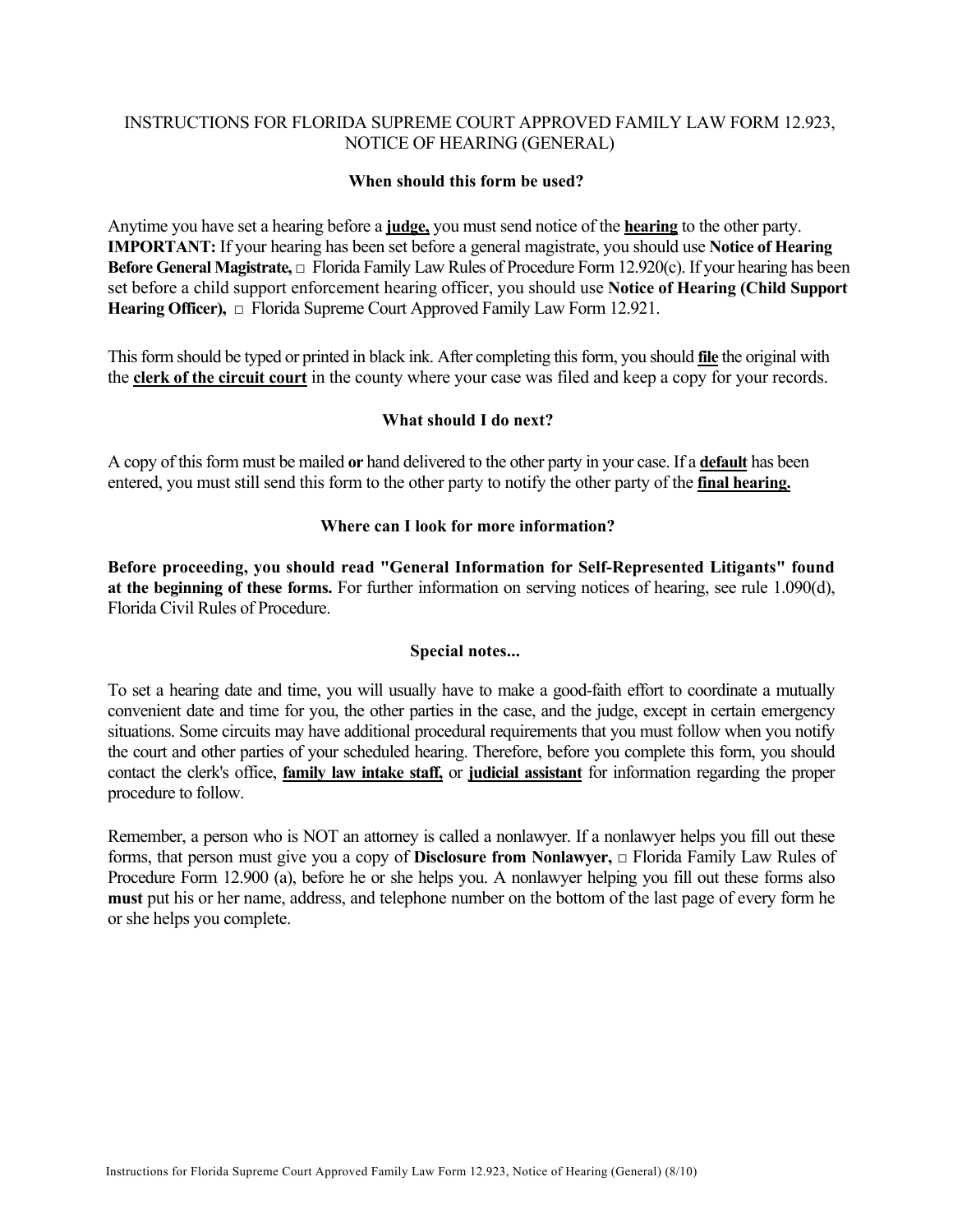|                                                       |                                    | JUDICIAL CIRCUIT,      |  |
|-------------------------------------------------------|------------------------------------|------------------------|--|
| IN AND FOR COUNTY, FLORIDA                            |                                    |                        |  |
|                                                       |                                    | Case No.:<br>Division: |  |
| Petitioner,                                           |                                    |                        |  |
| and                                                   |                                    |                        |  |
| Respondent.                                           |                                    |                        |  |
|                                                       | <b>NOTICE OF HEARING (GENERAL)</b> |                        |  |
| [fill in all blanks]                                  |                                    |                        |  |
|                                                       |                                    |                        |  |
|                                                       |                                    |                        |  |
|                                                       |                                    |                        |  |
|                                                       |                                    |                        |  |
|                                                       |                                    |                        |  |
| hour(s)/ minutes have been reserved for this hearing. |                                    |                        |  |

**If you are a person with a disability who needs any accommodation in order to participate in this proceeding, you are entitled, at no cost to you, to the provision of certain assistance. Please contact the Public Information Dept., Pasco County Government Center, 7530 Little Rd., New Port Richey, FL. 34654; (727)847-8110 (V) for proceedings in New Port Richey; (352) 521- 4274, ext. 8110 (V) for proceedings in Dade City at least seven (7) days before your scheduled court appearance, or immediately upon receiving this notification if the time before the scheduled appearance is less than seven (7) days; if you are hearing or voice impaired, call 711.**

If you are represented by an attorney or plan to retain an attorney for this matter, you should notify the attorney of this hearing.

If this matter is resolved, the moving party shall contact the judge's office to cancel this hearing.

I certify that a copy of this document was [√ **one** only] ( ) mailed ( ) faxed and mailed ( ) hand delivered to the person(s) listed below on *{date} \_\_\_\_\_\_\_\_\_\_\_\_\_\_\_\_\_\_\_\_\_\_\_\_\_\_\_\_\_\_\_\_\_\_\_\_\_\_\_\_\_\_\_ .* 

| Other party or his/her attorney: |  |  |  |
|----------------------------------|--|--|--|
| Name:                            |  |  |  |
| Address:                         |  |  |  |
| City, State, Zip:                |  |  |  |
| Fax Number:                      |  |  |  |

Florida Supreme Court Approved Family Law Form 12.923, Notice of Hearing (General) (8/10)